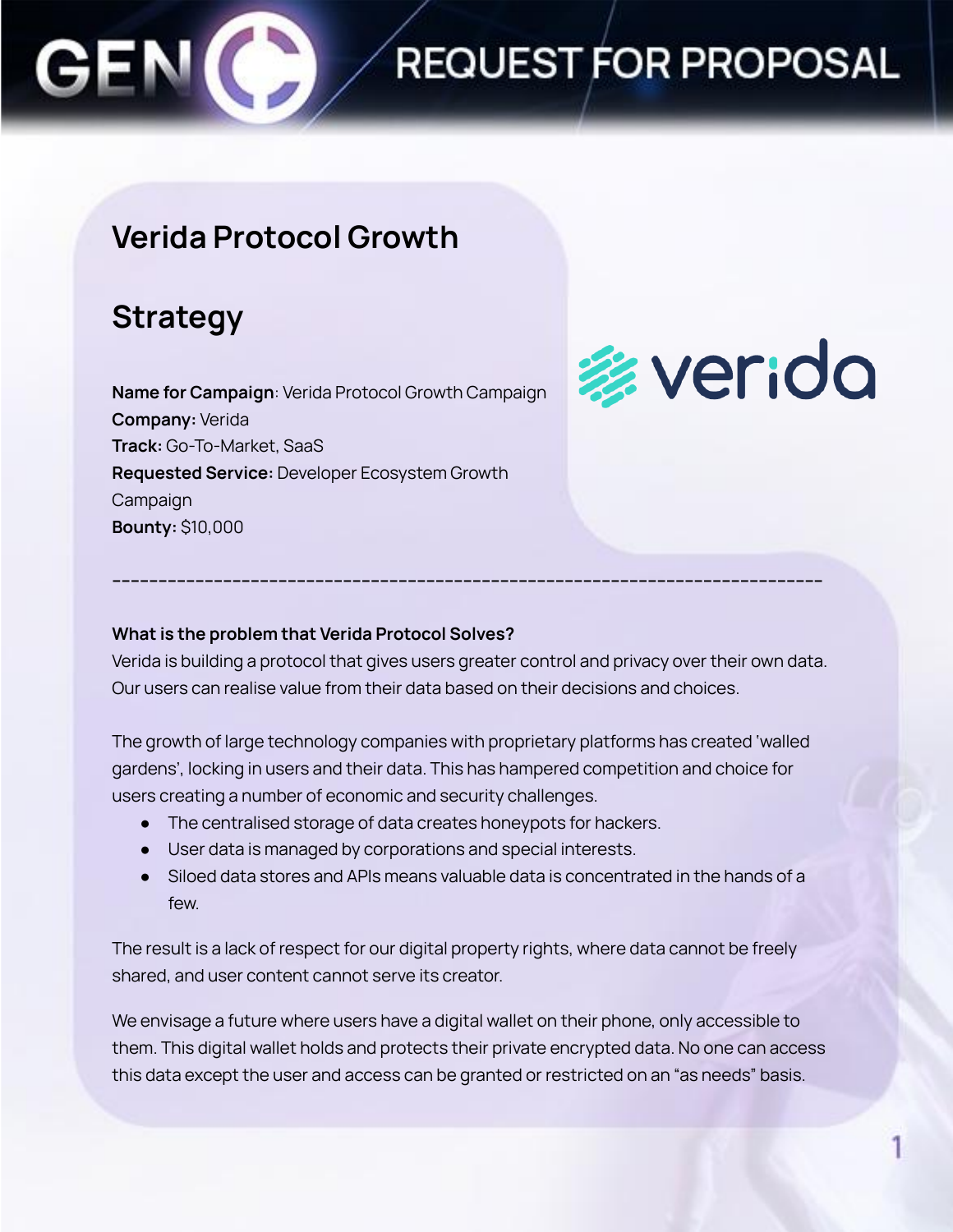That personal data is portable and can be securely accessed by different service providers to provide hyper-personalised services.

Verida is building a protocol that gives users greater control and privacy over their own data. Our protocol enables developers to:

- 1. Build applications where users own their data with a "privacy-first" approach
- 2. Build regulatory compliant applications
- 3. Build "dApps" that work seamlessly across desktop and mobile devices
- 4. Leverage data from users created in other applications to provide a personalised user experience
- 5. Build applications that comply with the latest web standards
- 6. Trust the open-source implementation for complete transparency and auditability

#### **One liner about your business/product:**

The Verida Protocol is a collection of open-source (or free to use) libraries (computer programs) that enables developers to more easily and quickly build secure decentralized applications. Three parts that make up the developers' tools are the Verida Client Software Developer Kit (SDK), Single Sign-on SDK, and the Storage Nodes. The Verida Protocol enables developers to create Web3 applications where users own their data, identity and perform blockchain transactions.

Our main two goals are to make it easier for developers to build on the blockchain and for users to own their data.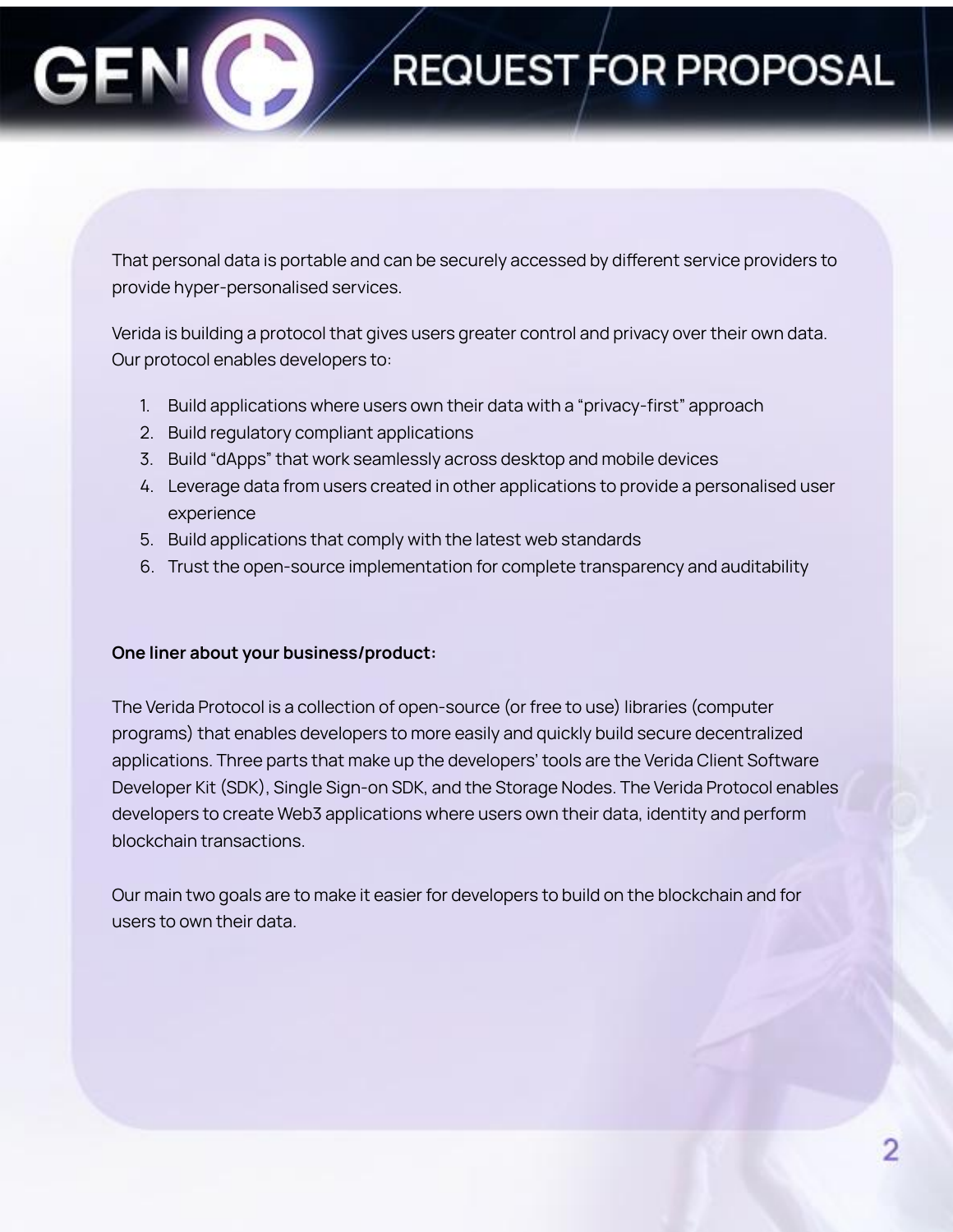#### Relevant Information Explained

- **Software Developer Kit (SDK)**: An SDK is a set of tools provided to developers to make it easier to code. Instead of having to build functionality, like sending push notifications from scratch, an SDK already has the functionality built, so developers do not need to rebuild basic programming functions. An SDK makes it easier and faster for a developer to build applications.
- **Verida Client SDK** is an open-source implementation of a Verida network client providing encrypted storage, identity, messaging, and schemas capabilities.
- **Verida Single Sign-On SDK** A decentralized single sign-on SDK that enables seamless QR code authentication via the Verida Vault mobile application
- **Verida Storage Nodes**: Allows users to control where their private data is stored for all applications using their Verida account. Data created by applications is encrypted with the account's private keys and stored in off-chain peer-to-peer databases.

#### **In short, where we could use your help:**

Our main goal of this bounty is figuring out a strategy to increase the adoption of developers using the Verida Protocol. We would like help narrowing down our target audience and the best way to market to them.

#### **Any additional information about the problem:**

The Verida Protocol enables developers to quickly build self-sovereign applications allowing users to own their data.

Applications developed using Verida Protocol, and common schemas allow data to be shared / synchronised across all other applications used by the same user. The structure provides unparalleled data portability.

The system is distributed by design, enabling user data to be stored on Verida infrastructure, a user's infrastructure, or third-party hosting providers.

Verida Protocol provides an easy-to-use client library [\(Client](https://docs.verida.io/client-sdk) SDK) that abstracts the complexities of encryption, permissions, schemas, and user management. Applications can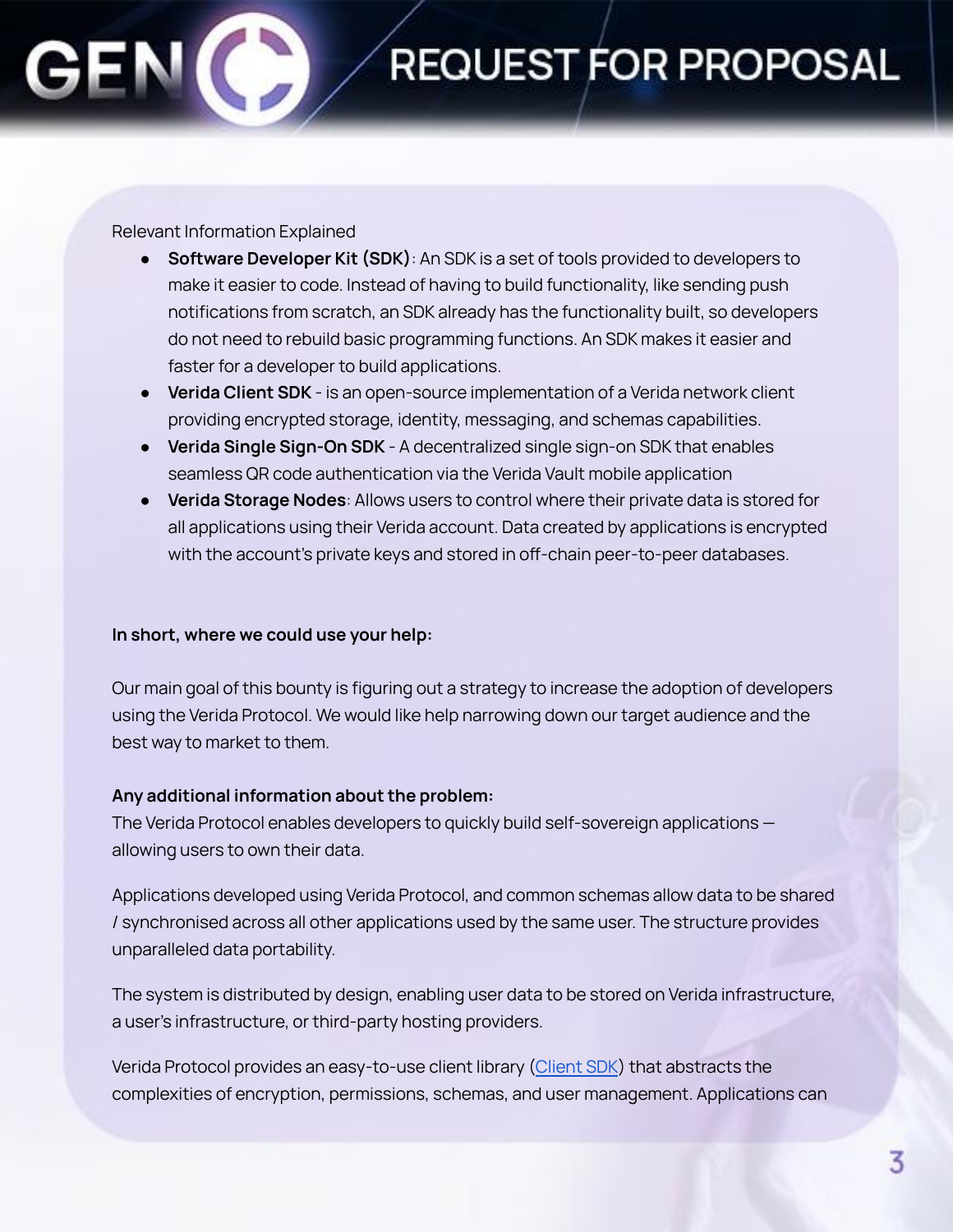

access user data once unlocked by a user's blockchain wallet (i.e., Ethereum, NEAR, Algorand).

Applications can store unstructured data but are encouraged to use the built-in data schemas pre-defined by Verida (or develop their custom schemas). This ensures all applications built using the Verida Protocol can interoperate together with data of a particular type created in one application available in all other applications that support that data type.

#### **Inspiration**

Verida makes use of blockchain to bridge trust between parties that don't know each other. This makes a peer-to-peer model of data sharing possible that powers a new distribution of the value created from user data. Many new use cases can be unlocked, such as

- Portable private KYC credentials for compliant DeFi
- Participant alerts and notifications for DAOs
- Hyper personalized web3 social news feeds
- Private, shareable health records
- Micro-credentials for web3 reputation

An example of our decentralized markdown note-taking application is here: <https://medium.com/verida/verida-markdown-editor-ecd00314a8b4>

**Are there any restrictions for the campaign:** None